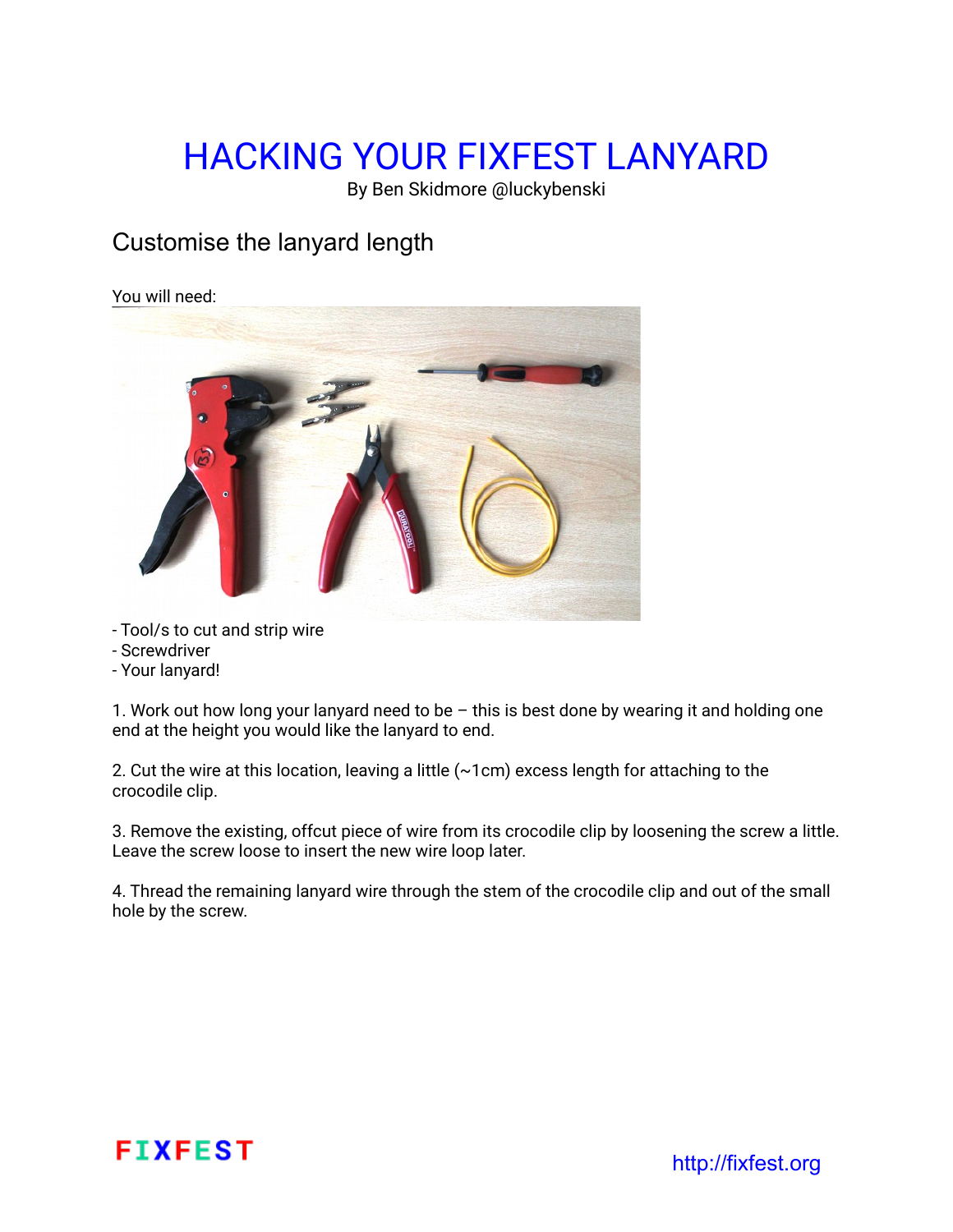

5. Strip around 1cm of insulation from the wire and twist the strands so they hold together. Bend the wire into a loop, keeping the strands from spreading out.



6. Hook the wire loop around the screw's shaft and tighten the screw. Tighten it just enough to grab the wire – no excessive force necessary.

# FIXFEST http://fixfest.org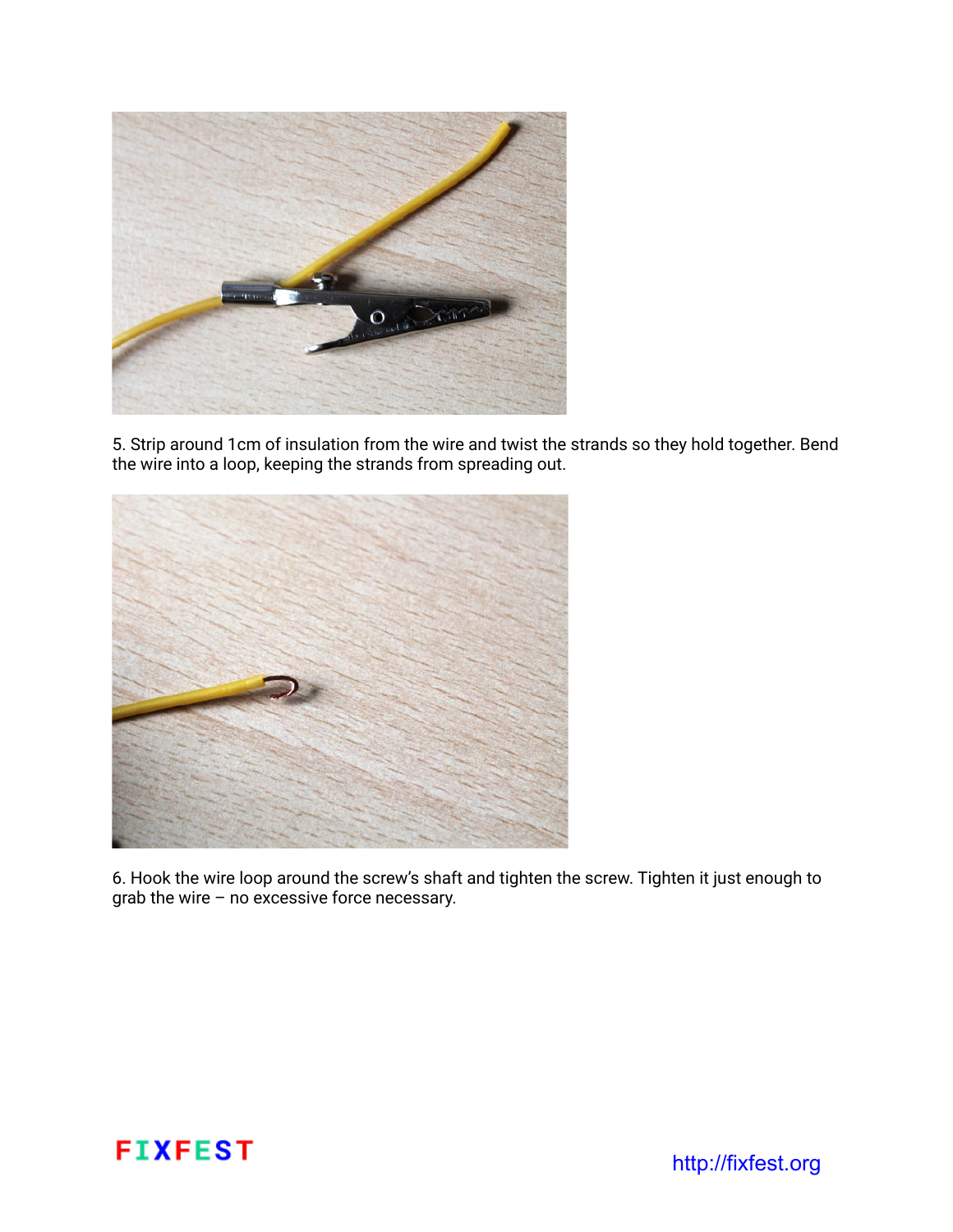

7. Attach your festival booklet or ID and enjoy your perfectly customised lanyard!



Summarising:

1. Cut the lanyard to the length you need.

2. Loosen the screw and remove the offcut wire from the crocodile clip.

3. Thread the remaining wire end through the crocodile clip stem and strip around 1cm of insulation.

4. Twist the wire into a loop and secure it using the screw on the crocodile clip.

5. Enjoy!

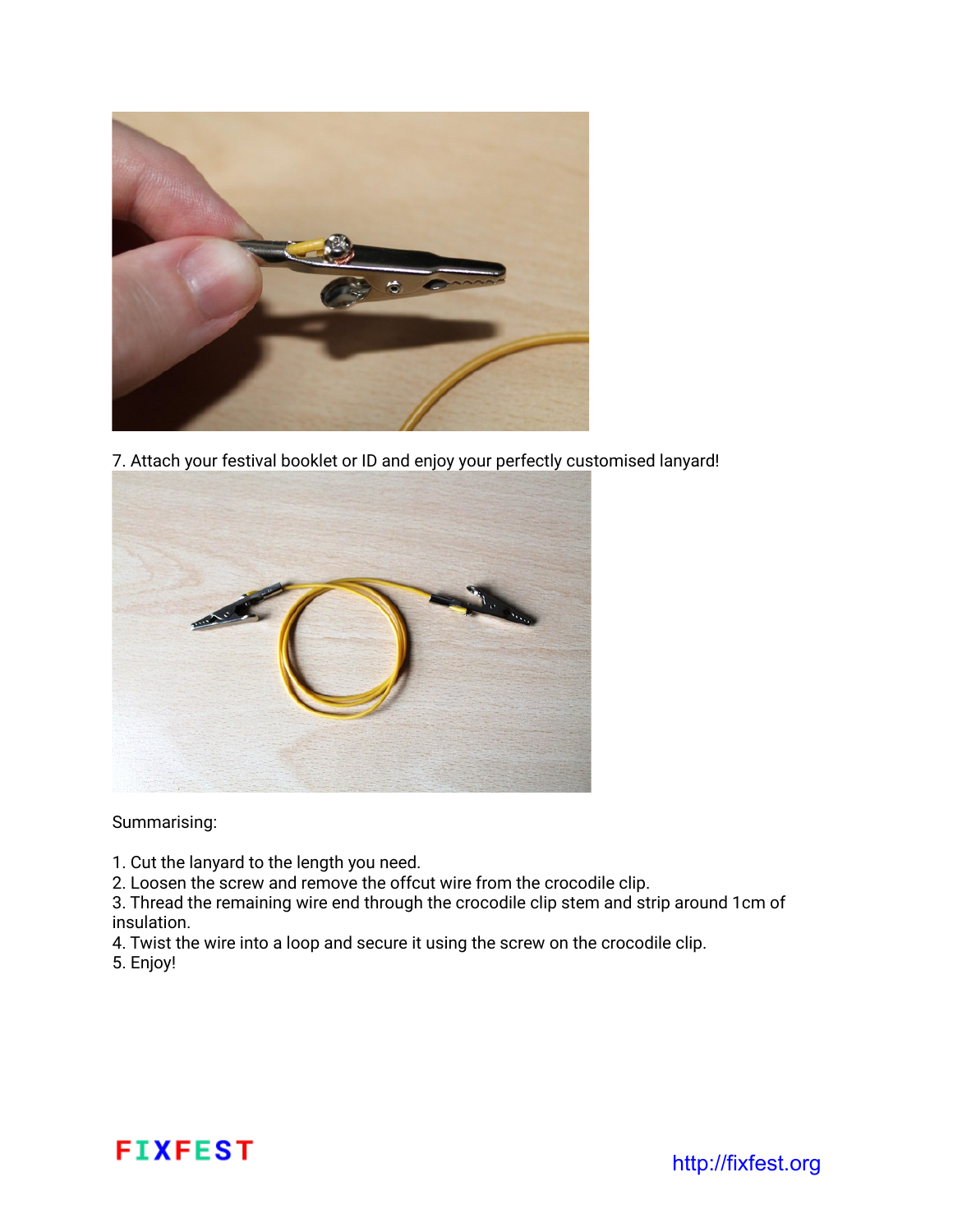### Adding a resistor for discharging capacitors

Many household appliances and mains devices have capacitors, which can carry charge. (The only battery-powered devices that tend to have highly-charged capacitors are compact cameras and camera flashes.) Capacitors must be responsibly discharged otherwise they pose real risks. Luckily, you can hack your lanyard to help you do this safely and teach others to do the same.



You will need:

- Tool/s to cut and strip wire
- Screwdriver
- Suitable resistor (20k-100k Ohm, 5W rating is a good choice for up to 230V)
- Soldering iron and solder
- Heatshrink tubing to insulate the resistor leads
- Your lanyard!

1. Cut the lanyard where you want to insert the resistor – in the middle is good!

2. Slide a short length of heatshrink tubing onto both exposed ends of the lanyard wire – 1.5cm is good.

3. Strip around 0.5-1cm of insulation from each wire end and twist the strands together.

4. Clip the resistor leads to around 0.5-1cm long.

5. Wrap the lanyard wire ends around the resistor leads, keeping them tight enough to fit the heatshrink over later.

6. Solder the lanyard wire to the resistor leads, looking for good solder flow and coverage for a strong join.

7. Slide the heatshrink tubing up and over the solder joins to insulate them. Lightly heat the tubing with a lighter, matches or hot air gun to make it shrink and stick over the joins.

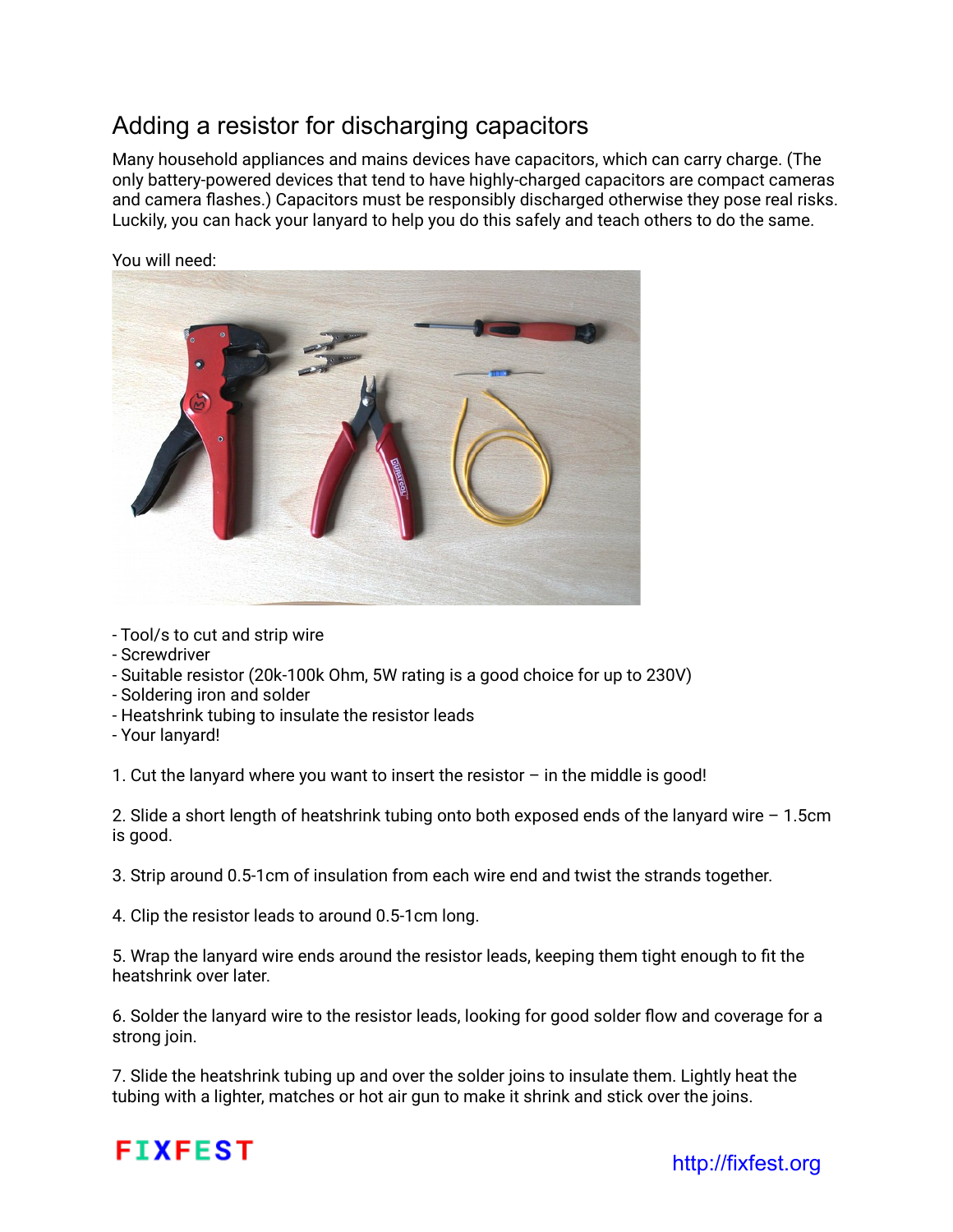

8. Use your new discharge cable to safely prepare capacitors before repair work!